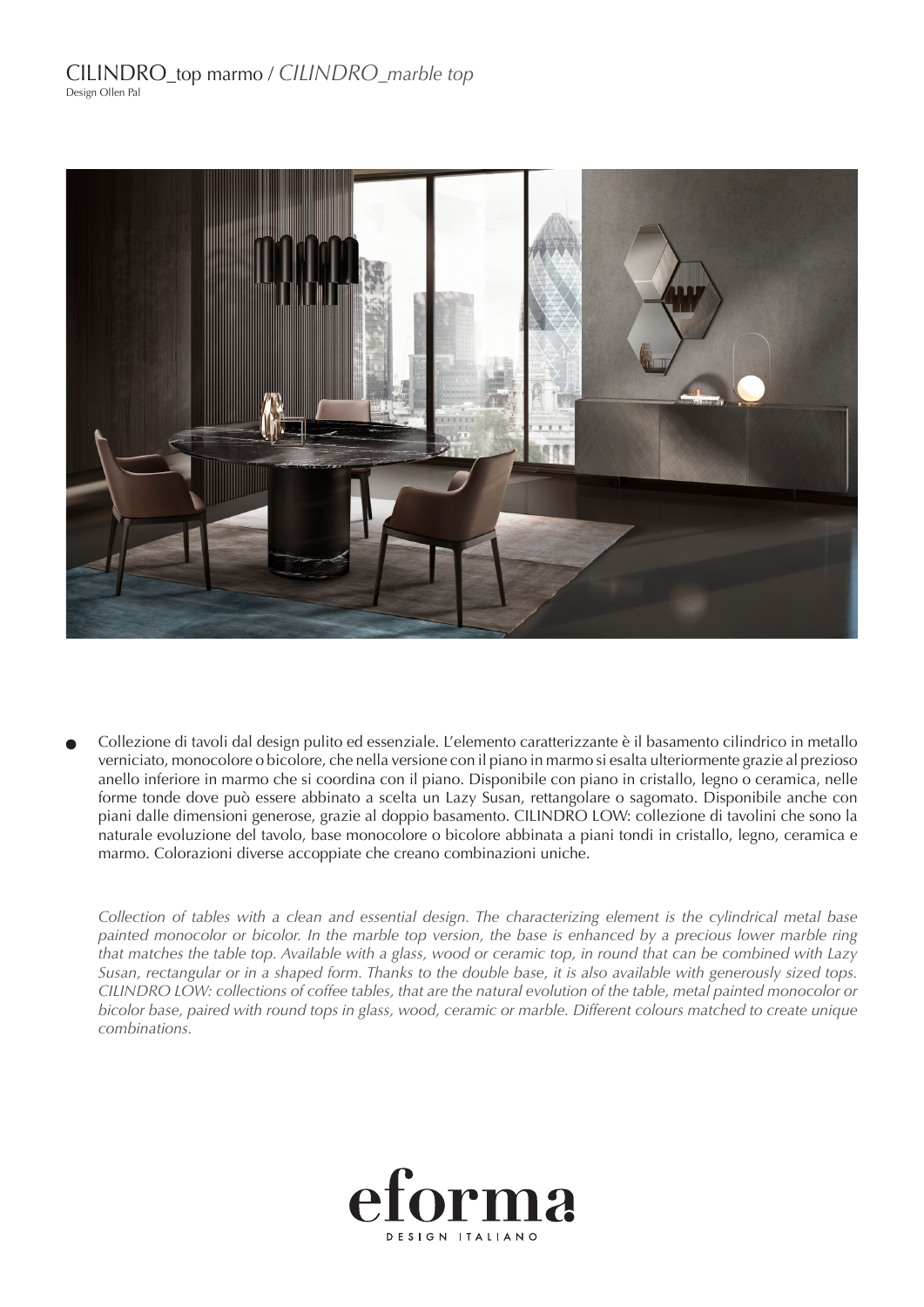CILINDRO\_top marmo / *CILINDRO\_marble top* Design Ollen Pal





1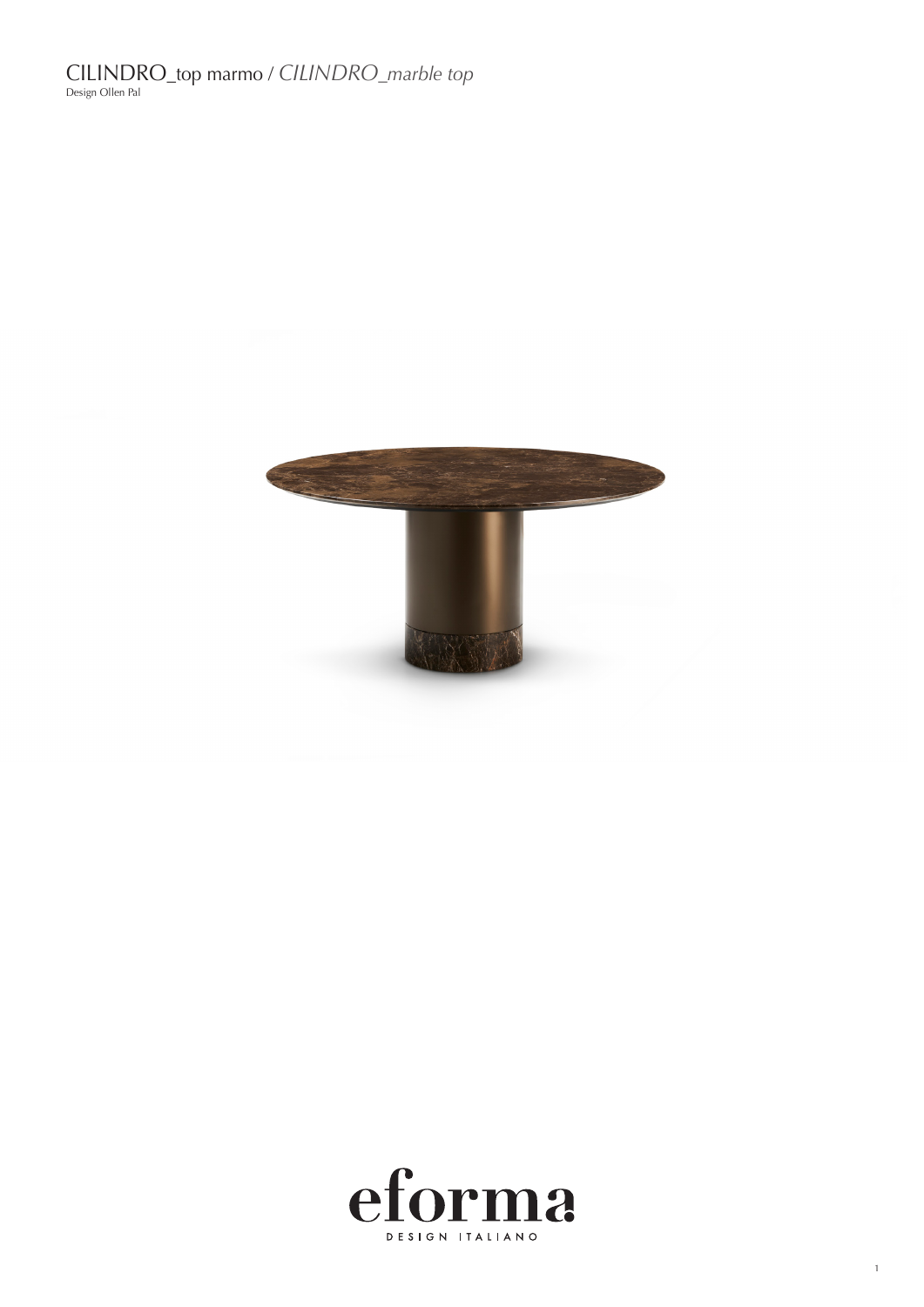# **Informazioni tecniche** / *Technical informations*

**Descrizione tecnica /** *Technical description*

Tavolo con base superiore in metallo verniciato e anello inferiore e piano in marmo lucido tondo, rettangolare o sagomato, con bordi obliqui spessore 20 mm.

*Table with upper metal painted base and a glossy marble ring and top round, rectangular or shaped with oblique edges with 20 mm thickness.*

#### **Dimensioni e imballaggi /** *Dimensions and packaging*



 $\sim$ 

| <b>Misure CM</b> / Size CM |             | Packaging                          |
|----------------------------|-------------|------------------------------------|
|                            | 180x90x76h  | $3 \text{ box} = 0.42 \text{ m}^3$ |
|                            | 200x106x76h | $3 \text{ box} = 0.47 \text{ m}^3$ |
|                            | 200x120x76h | $3 \text{ box} = 0.50 \text{ m}^3$ |
|                            | 240x120x76h | 3 box = $0,55$ m <sup>3</sup>      |
|                            | Ø 130x76h   | $3 \text{ box} = 0.41 \text{ m}^3$ |
|                            | Ø 140x76h   | $3 \text{ box} = 0.44 \text{ m}^3$ |
|                            | Ø 160x76h   | $3 \text{ box} = 0.50 \text{ m}^3$ |